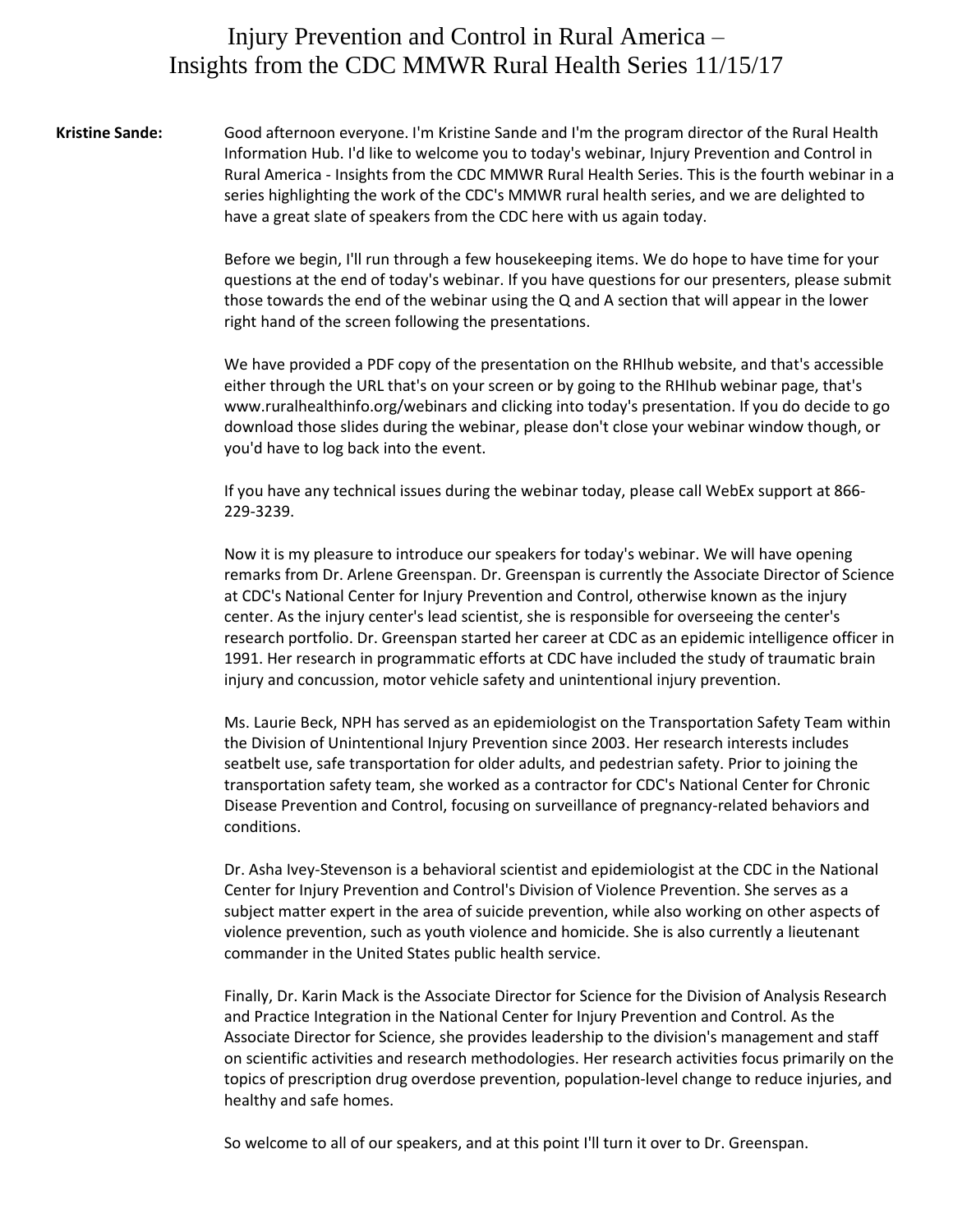**Arlene Greenspan:** Thank you so much for the opportunity to speak to you all today. In 2017, CDC initiated a yearlong series of articles that highlighted disparities between rural and urban population. As part of that effort, we partnered with our colleagues at the Federal Office of Rural Health Policy, and the Rural Health Information Hub to help us ensure that these articles and their findings get into the hands of people like you who can help move our data to action.

> On today's webinar, we will be sharing the findings from a subset of those articles that focused on rural health issues related to injury and violence. We're often asked the question why focus on injury and violence, and why does the CDC focus on those areas? People are often surprised to hear that CDC works in the area of injuries and violence. What you may not realize is that in the first half of life, more Americans die from violence and injuries such as motor vehicle crashes, falls, homicides than any other cause, including cancer, HIV or the flu. We also know that rural populations suffer disproportionally from injury.

> In fact, unintentional injury deaths are 50% higher in rural areas compared to urban areas. Suicide rates are also higher in urban, rural areas, sorry, with the gap between rural and urban widening noticeably since 2007 to 2008.

This past December, CDC released the most recent update on life expectancy and found that for the first time in many years, the overall US death rate had increased and the life expectancy had decreased. So we don't understand the full picture yet.

It appears that two of the drivers of the ship are suicide and unintentional injuries like opioid overdoes. The good news is that there are evidence-based public health strategies, practices and policies that when implemented can prevent injuries and death to both unintentional and violent causes.

For more than two decades, CDC's injury center has been working toward that very goal. We are the nation's leading authority on violence and injury prevention, and the only federal agency that addresses those two key issues in non-occupational settings. Persons like you play a key role in making this happen. When we work together, we multiply our efforts to save lives and protect people from injuries and violence, and in turn create a culture of safety.

As each of the speakers will address, we have reason to be optimistic. Each of the areas that will be discussed have evidence-based or promising strategies that when implemented, have the potential to save many, many lives.

The three public health issues that we will be focusing on in today's webinar are motor vehicle injuries, suicide, and opioid overdose. Reducing motor vehicle crash deaths was one of the great public health achievements of the 20th century for the United States. And while deaths and injuries from motor vehicle crashes have declined, too many people are still killed or injured in motor vehicle crashes each year. In fact, compared to other high-income countries, the US has lower rates of front belt seatbelt use, and higher rates of death. This tells us that there's still more progress to be made in reducing motor vehicle crash deaths. In a few minutes, you will be hearing from Dr. Beck who will talk about rural and urban differences in seatbelt use and motor vehicle crash deaths.

The next topic, suicide and suicide attempts, are common, costly and growing. Suicide is highly prevalent, connected to other forms of violence and have significant health and economic consequences. Many people don't realize that suicide is in fact the 10th leading cause of death in the United States. Since 1999, suicide rates have increased across the country, but the gap between urban and rural areas has widened, particularly in the time since the economic recession. We don't know for sure, but the suicide rate in rural areas might reflect suicide risk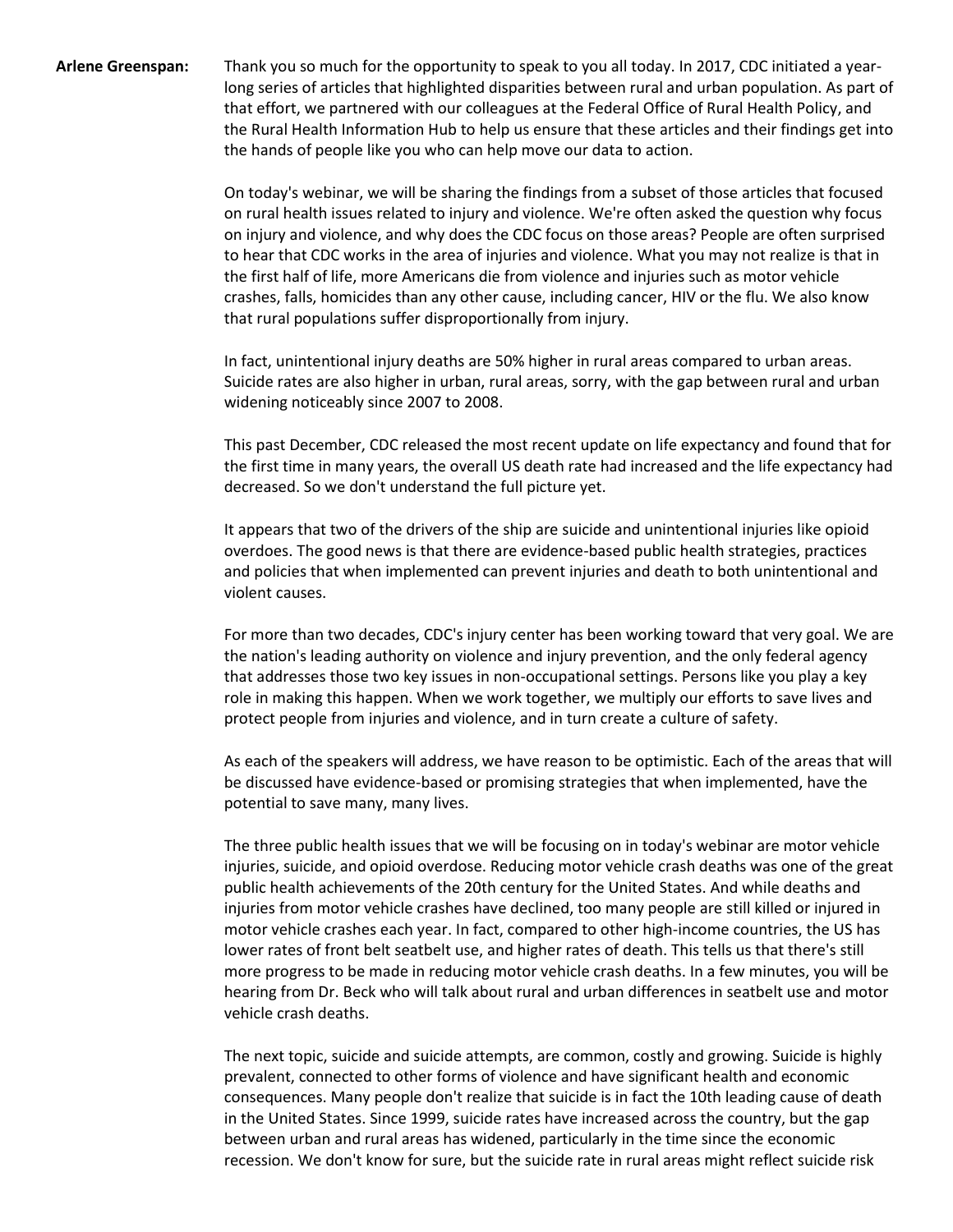factors known to be common in rural areas, such as limited access to mental health care, social isolation, and opioid overdose. However, as with motor vehicle crashes, suicide is preventable. CDC's public health approach to preventing suicide is unique. We're trying to reduce risk factors like depression, mental illness, hopelessness, substance abuse, lack of access to healthcare, and financial and work stress, and promote protective factors like economic support, protective environments, connectiveness, coping and problem solving skills.

Rural communities play a huge role in the effort. As Dr. Ivey Stevenson will share more about that in a moment.

Lastly, as you've probably seen in the news, and may be experiencing in your communities, over the past several years, one of the biggest public health issues our nation faces today is the opioid overdoes epidemic. Prescription opioids are consumed at a greater rate in the United States than in any other nation in the world, making over-prescribing one of the primary drivers of the overdose epidemic.

And more recently, there is an escalating crisis around overdose deaths related to heroin and synthetic opioids such as fentanyl. Rates of opioid misuse and overdose are highest among poor and rural populations. The data points to the need to design, implement, and monitor locally informed initiatives in rural communities that we can effectively prevent and treat opioid misuse and overdose.

Dr. Mack will tell us more about one piece of this epidemic, illicit drug overdose, and share resources you can use in your community to fight back. With that, I will turn this over to my presenters.

**Laurie Beck:** All right, thank you. I'm Laurie Beck and I'm gonna be first sharing the results from our report on rural and urban differences and passenger vehicle occupant deaths and seatbelt use in young adults in the United States.

> Before I start, I want to acknowledge my co-authors on the report, Erin Sauber-Schatz, John Downs, and Mark Stevens. And I'll start by giving a little background to set the context for what we did in our report. This chart illustrates the points that Dr. Greenspan made a few minutes ago about injuries and violence as leading causes of death in the United States. Here we have the 10 leaded causes of death by age group in the US, and the colored boxes are injury-related causes of death. Specifically the blue boxes are all injury-related, excuse me, are all unintentional injury deaths, which include traffic crashes. And we can see that unintentional injuries are one of the leading causes of death and are the leading cause of death for people ages one through 44 in the US.

> This chart focuses in specifically on the injury deaths only, and this time the colored boxes represent unintentional causes of injury. The bright blue boxes are traffic crash deaths. And we can see that traffic crashes are the number one or number two cause of death across the lifespan, excuse me, cause of injury deaths across the lifespan with the exception of infants.

Of course we also know that the deaths really only tell part of the story. For every one person killed in a motor vehicle crash, eight people are hospitalized, and 100 people are treated and released from an emergency department.

In the US, most travel takes place in passenger vehicles, and two thirds of all crash deaths are to passenger vehicle occupants. This includes drivers and passengers. Seat belts reduce the risk of serious injury or death in a crash by half, and it's for this reason that wearing seat belts on every trip and in every seat are so important.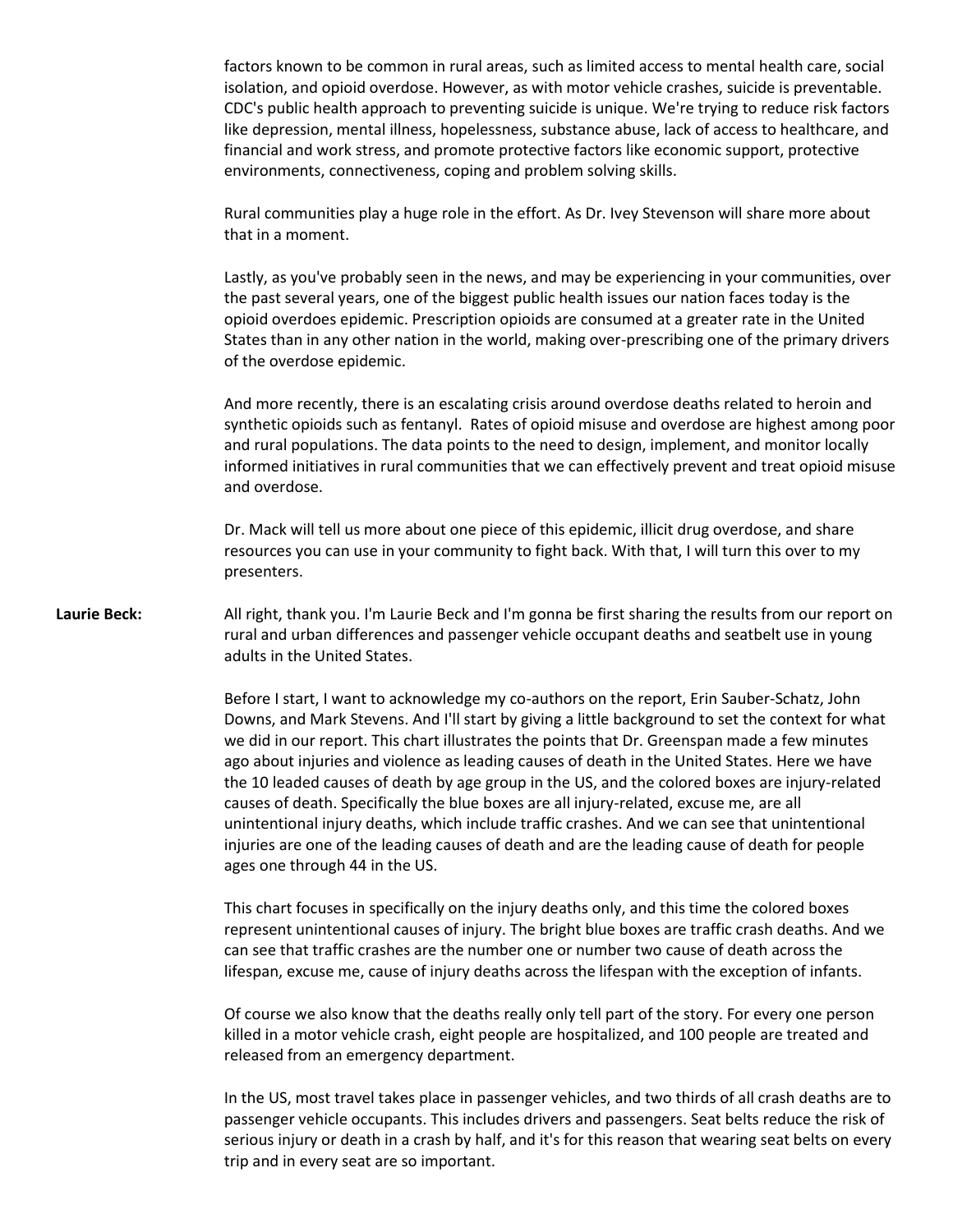Given that background, the purpose of our study was to investigate rural and urban differences among adults in passenger vehicle occupant death rates, and the proportion of occupants who were unrestrained at the time of the fatal crash, and self-reported seatbelt use, and also to examine these differences using a six-level rural/urban continuum variable.

We also looked at differences in these outcomes by type of seatbelt enforcement in each state, and that meant examining by primary or secondary enforcement laws. And for those who aren't familiar, primary enforcement seatbelt laws allow police officer to stop a vehicle and issue a ticket for non-use of seat belts, simply because a driver or passenger is not wearing their belt. And in states that allow for secondary enforcement, a police officer is only allowed to issue a ticket for non-use of seatbelt if the vehicle has been first stopped for another violation such as speeding or some other traffic violation.

Okay, so turning now to the study method, our study population included adults in the US from the year 2014. We used multiple data sets for this study, which I'll describe briefly before I share results. The first data source was the fatality analysis reporting system, or FARS. This is a census of all fatal traffic crashes in the United States. It's maintained by the National Highway Traffic Safety Administration, or NHTSA, within the Department of Transportation. And the outcomes selected for study from FARS were passenger vehicle occupant deaths among adults, and also adult occupants killed who were unrestrained at the time of the fatal crash.

We also used data from the behavioral risk factor surveillance system, or BRFSS. This is ongoing national and state-based surveillance of selected health related risk behaviors, chronic health conditions, and use of preventative services. It's maintained by the CDC, and the outcomes selected for study here is self-reported seatbelt use, which we defined as always wears a seatbelt.

Our data for the rural and urban variable came from USDA's rural urban continuum code, and these consist of nine county-level codes that are basically defined as each code is defined as being in a metropolitan or non-metropolitan area, then metropolitan counties are further classified by the population size of the larger metro area to which they belong. And nonmetropolitan counties are classified by the degree of urbanization within that county, as well as whether they're physically adjacent to a metropolitan area.

We modified these RUCC codes slightly for our study by collapsing the nine original categories into six. We did this by combining non-metro counties with the same size urban population without regard to whether they were adjacent to a metro area. So here you see the six categories that we used for the study that range from the most urban down to the most rural category.

Finally, we consulted the insurance institute for highway safety to identify what type of seatbelt enforcement law was present at the state level in 2014. In 2014, there were a total of 33 states and D.C. with primary enforcement, which you see with the dark blue states. There were 16 states that had secondary enforcement, those were the striped marks. And one state, New Hampshire, had no requirement for seatbelt use among adults. But New Hampshire was grouped with the secondary law states for the purposes of our analysis.

So now onto our key findings. First, we have passenger vehicle occupant death rates among adults, and these were presented by region. Here I've highlighted in the green box death rates for the most urban counties in each region, and as we move across this chart here, and we go to increasingly rural areas, we can see that death rates increase and the increase is statistically significant. The death rates here in the most rural counties are three to ten times higher than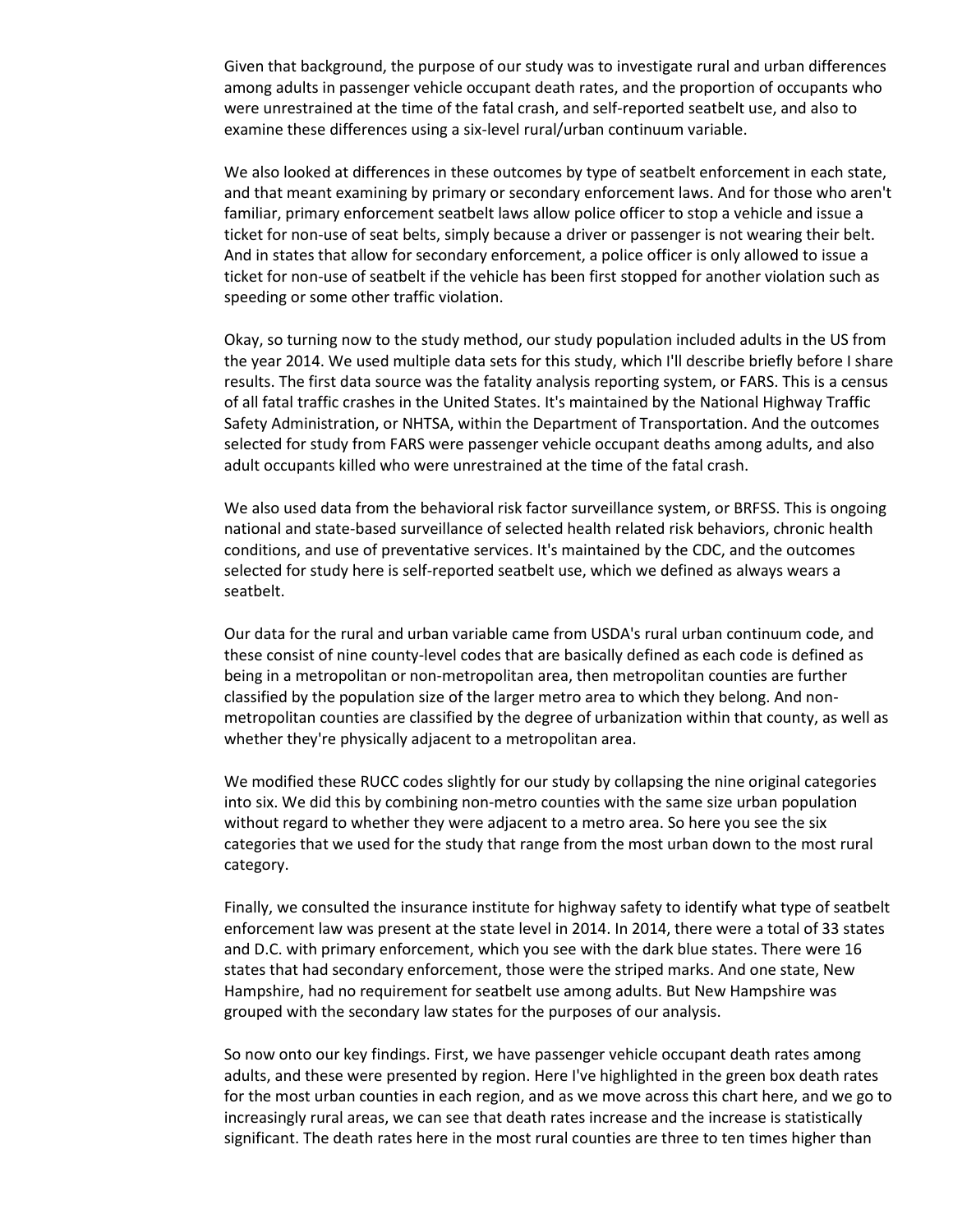those in the most urban counties. I also want to point out here that the death rates in the most rural counties for the northeast region were suppressed due to small numbers.

Okay, and now I want to compare within each region seatbelt use in primary versus secondary enforcement states to see what the effect of enforcement type is on the death rate. So we'll start here with the northeast region. And we can see here that in the metropolitan areas of the northeast, death rates are higher in counties located in secondary enforcement states than in counties in primary enforcement states. You'll see a similar trend in the northeast non-metro areas, but the difference is not statistically significant.

Moving onto the Midwest, we see again that death rates are higher in the metro areas and counties located in secondary enforcement states, but they're low ... excuse me, they're higher in counties located in secondary enforcement states than in those in primary enforcement states. And we see the same effect, and this is statistically significant in the non-metro areas of the Midwest with higher death rates in counties with secondary enforcement.

We see the same thing in the west. Death rates are higher in both metro and non-metro areas if the state has a secondary enforcement law versus primary.

In the south, we actually observed an unexpected relationship between seatbelt use and ... excuse me, between seatbelt enforcement and death rate. So in the metro areas of the south, death rates were higher under primary enforcement than under secondary enforcement. And the same was true in the non-metro areas of the south.

So in trying to interpret these findings, I do want to point out the distribution of state seatbelt enforcement in the south region. In the other three regions, there was a fairly balanced representation of both primary and secondary enforcement states. But in the south, 16 of 17 states, and I'm counting D.C. here as a state, 16 of 17 states in the south have primary enforcement, which gave us only one state, Virginia, to use in the secondary enforcement category. So we feel that the primary secondary comparison here may not have been very robust, and this may influence kind of what we're seeing in terms of relationship, so I wanted to point that out specifically.

Okay, so let's turn now to the proportion of occupants who were unrestrained at the time of the fatal crash. And here we're looking at the proportion for each level along the rural urban continuum with the most urban category being the group of bars at the left, and the most rural categories being the far right of the slide. We see that overall the proportion of occupants who were unrestrained at the time of the fatal crash increases as we get into increasingly rural communities. We can also again look at the effect of primary versus secondary enforcement on the proportion of unrestrained occupants. If we look, for example, at the most urban category on the left-hand side of this figure, we see that there's a higher proportion of unrestrained occupants in states with secondary seatbelt enforcement than there are when the state has primary enforcement, and that's true, we see that trend across the board.

Okay. And I'm gonna turn now to our BRFSS data. The data that I've presented up 'till now is from our data source FARS that looked only at fatalities among passenger vehicle occupants. This data is from BRFSS, and it's a general population survey of adults in the United States and this is self-reported seatbelt use in young adults. Again, we see the similar trends from what we saw before with increasing rurality leading to higher risk, and in this case, lower levels of seatbelt use.

This trend of decreasing seatbelt use with increasing rurality is statistically significant as we move into the more rural communities. And we also see, again, comparing within each rural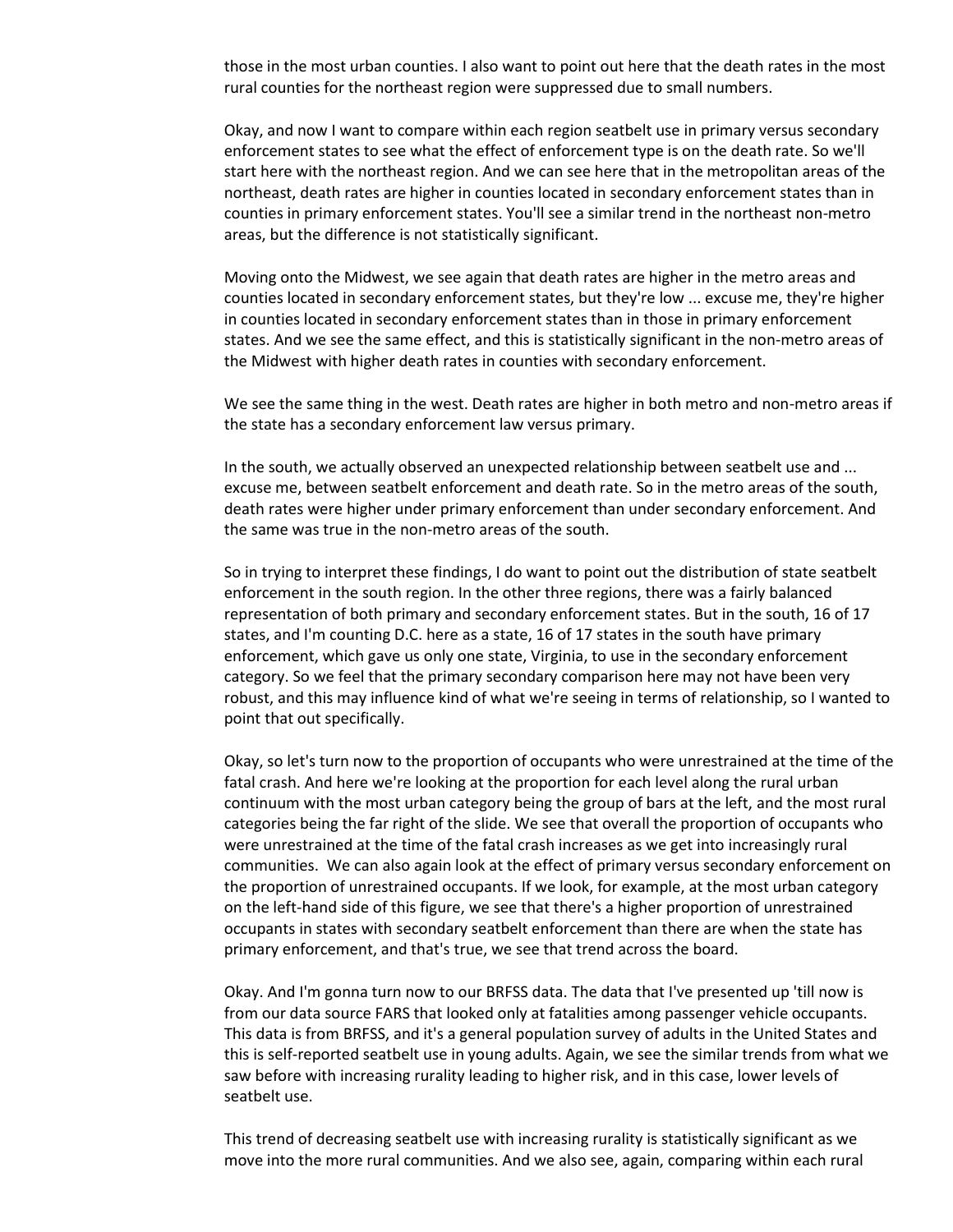urban category comparing primary and secondary enforcement with the higher levels of seatbelt use in counties that are located in primary enforcement states versus the counties located in secondary enforcement states.

For example, in the most rural counties at the far right of the figure, seatbelt use in primary enforcement states in rural counties is 79% versus 65% in the counties in states with secondary laws.

Okay. So turning now to our conclusions, the highlights from the study are that as rurality increases, passenger vehicle occupant death rates among adults increased. Proportion of occupants who are unrestrained at the time of a fatal crash increases, and self-reported seatbelt use decreases. We further found that primary seatbelt enforcement laws were effective even in the most rural areas where we saw higher levels of seatbelt use and lower death rates for each census region except for the south.

In conclusion, improving seatbelt use remains a critical strategy to reduce crash-related deaths in the United States, especially in rural areas. States and communities can consider using evidence-based interventions to reduce rural urban disparities in seatbelt use and passenger vehicle occupant death rates. And I want to say that even though some of these interventions were not designed specifically for rural communities, they may be effective among these populations as we observed with the primary seatbelt enforcement.

Before I turn it over to Dr. Ivey Stevenson, I wanted to share some resources that may be useful as you're planning transportation safety activities in your communities. The first is MV PICCS, which is the Motor Vehicle Prioritizing Interventions and Cost Calculator for States. This is a tool that can help decision makers prioritize and select from a suite of 14 evidence-based interventions, and these interventions were selected on what type of intervention it was, what we know about the effectiveness, state's role in implementation, and also the current use of these interventions. And by that I mean interventions that are already in place in all 50 states we didn't include in this calculator, because if they're already being used, we figure it's not something that people are gonna be considering as they're planning activities.

So this information, the tool provides information about cost and benefits of each intervention and can help in setting priorities and choosing activities, and it's available on our website at this link.

We also have a number of state fact sheets with data for each of the 50 states on restraint use, alcohol impaired driving and cost of motor vehicle crash deaths. We have several recent resources for tribal communities on tribal road safety, and we also have several other resources that I've listed here. And I wanted to point out one new resource that's available from the Rural Health Info Hub, which is the rural transportation tool kit. That is focused specifically for rural communities and might be of use to those of you who are listening today.

So with that, I want to turn it over for the next presentation.

**Asha Ivey-Stephenson:** Thanks so much Laurie, great presentation. And to continue along the lines, let me first say good afternoon to those in the central and eastern time zones, we're approaching the noon hour for the mountain time zone and good morning to those in the pacific area.

> Today I'll be talking about suicide in rural areas with particular emphasis on findings from our recent MMWR, suicide trends among and within urbanization levels by sex, race, ethnicity, age group, and mechanism of death for the United States between 2001 and 2015.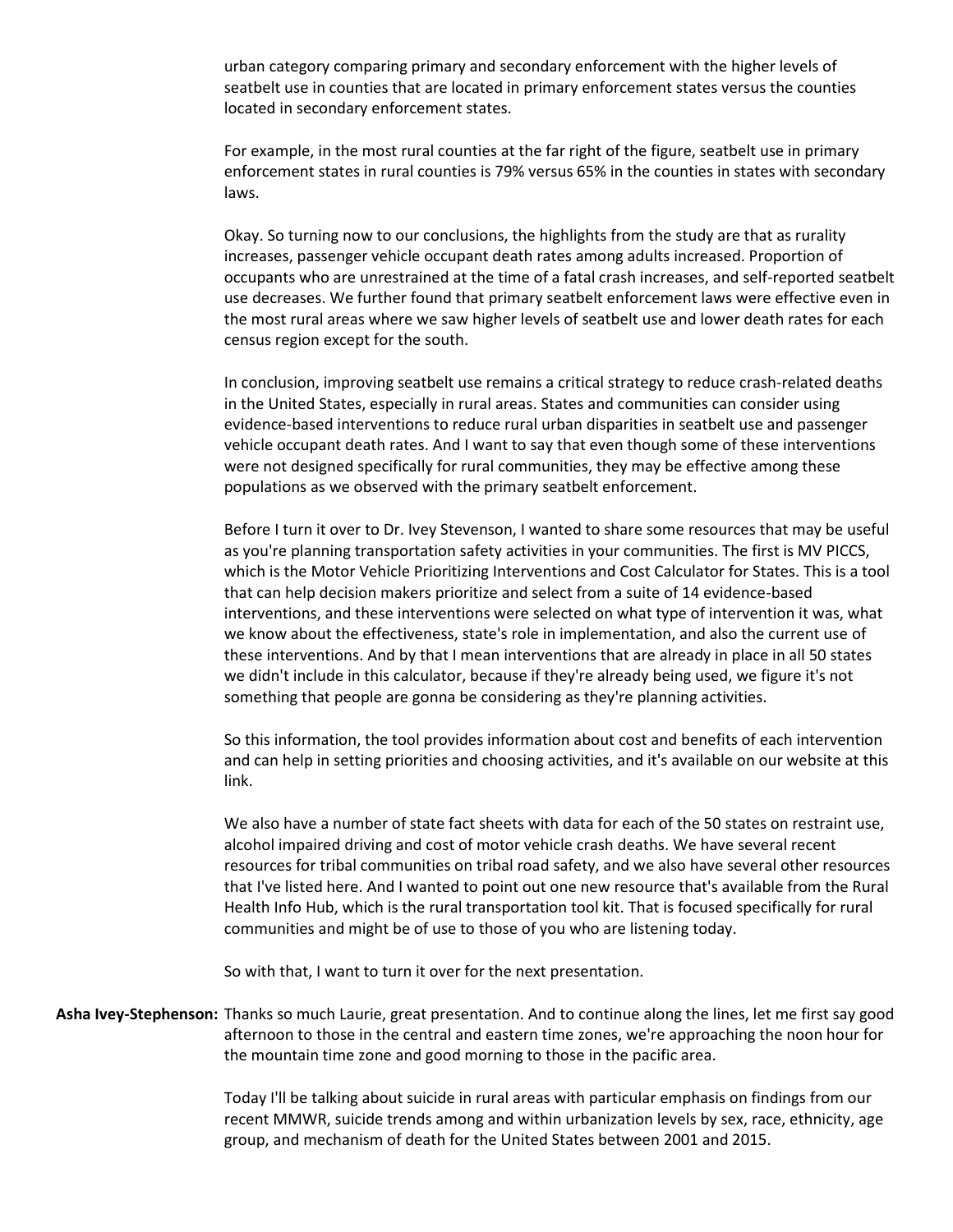Let's start with a little bit of a background on why is suicidal behavior a public health issue. Suicide is the 10th leading cause of death in 2015 which is the most recent year that we have the national mortality data. Regarding morbidity, I have up here actually presented on this slide 2014 data, but I want to update it with 2015 data where over 500,000 emergency department visits for self-inflicted injury occurred in 2015. So you see the increase from 2014 to '15 alone.

To help consequences of suicidal behavior can be found in many areas including physical, mental, and behavioral. With a focus on prevention, a focus on sound science base, and a multidisciplinary approach, there is great potential for impact by public health on suicidal behavior. Little technical difficulties here, so we're advancing the slides here now.

We just wanted to focus for a second on some of what Dr. Greenspan already talked about, which is CDC's unique role in public health, and particularly in this case suicide prevention. At CDC we're stewards of the public health approach to prevention, which is why CDC has a particularly unique role in suicide prevention.

First, we assess the problem using sound science and epidemiology. Then we identify the causes that need to be addressed in prevention programs and policies. We evaluate interventions and policies to determine which approaches are working, and finally in the blue box in the bottom left corner, we encourage widespread adoption, so implementation and dissemination of programs and policies based on scientific evidence.

While it's important to identify and get help for those who are at risk for suicide, it's also integral to prevent the development of risk in the first place. And for this reason, we are big proponents of upstream suicide prevention approaches here at CDC.

Let's start with the first piece of this puzzle, and do a quick assessment of the problem. As mentioned earlier, suicide is the 10th leading cause of death. You see it here on the very bottom. Accounting for over 44,000 deaths in the United States. On this slide, we're looking at specific age groups, suicide is the third leading cause of death for those aged 10 to 14, the second for those age 15 to 39, the fourth for those aged 40 to 49 years, and the seventh leading cause of death for those aged 50 to 59 years old.

This slide we're looking at rates by sex. What you can see here is that males represented in the blue line have higher rates than females who are represented in the red lines. If we delve with it deeper, we're looking at rates by sex among those aged 15 to 19 years in particular, males shown in green here still have higher rates than females who are shown in blue on this particular graph.

When we assess the problem by age group and sex, just for 2015 among all persons age 10 years or older, we see here that rates for males are higher than females. Now this is the case for all age groups shown here, with the largest disparity among those ages 85 and older, and you see that on the far right.

Now we're looking at race ethnicity and age group. What you'll see here is that non-Hispanic american, actually Natives have the highest rates among those 10 to 44 years, while non-Hispanic whites have the highest rates among those age 45 and older.

Then with regards to method or mechanism of death, we see here the large percent is firearms at 49, almost 50%, accounting for the largest percent, followed by suffocation, then followed by poisoning.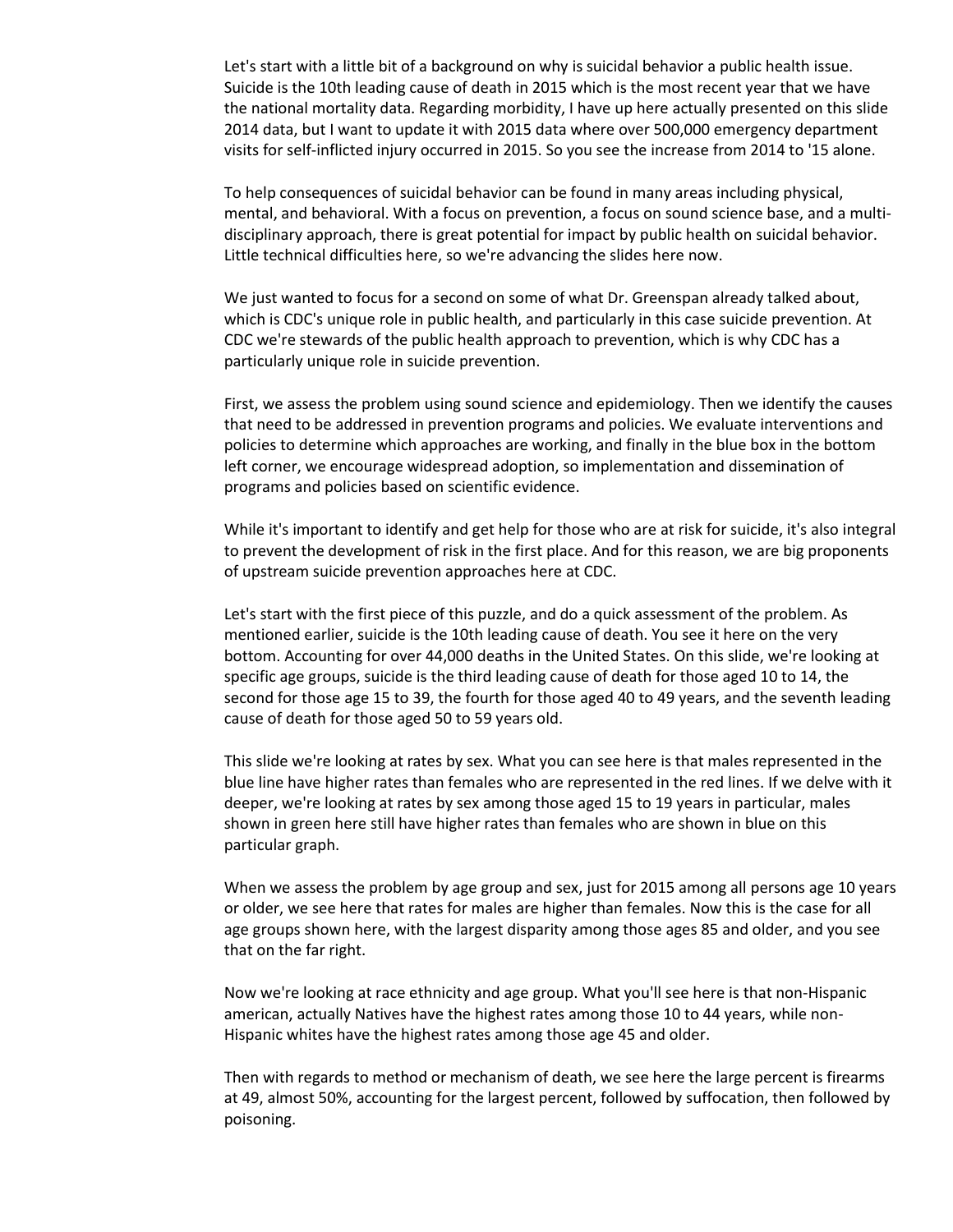Here you see a map of the United States. What we're doing here is looking at age-adjusted suicide rates by state, and you can see that Alaska along with states in and surrounding the rocky mountain region are among those with the highest rates, and that's represented kind of in the dark blue.

While I just gave you a very quick assessment of the problem of suicide in the United States, it's important to note that death due to the suicide are just the tip of the iceberg. This is what you also heard from Laurie Beck in terms of what she just presented on deaths due to motor vehicles, this is just the tip of the iceberg.

Here we have the burden of injury for suicidal behavior extending beyond deaths, the hospitalizations, ED visits, events reported on surveys, and even more events that are not reported.

What I want to add is some actual numbers to that figure and to give you a quick summary for every death, there are approximately three people hospitalized, approximately nine people visiting the emergency department, approximately 27 suicide attempts, and 228 people who seriously consider suicide. Here I want to also note that I present 2014 data because the data particularly on hospitalizations are only available through 2014, and I wanted to make sure those comparisons were appropriate. But in this slide, I do add on 2015 data, which are available for deaths, emergency department visits, suicide attempts, and seriously consider suicide. And excuse the formatting there, there seems to be a few issues going on here. But you can see, and the take home point is that the burden continues to increase, and the need for prevention is great.

If you recall, the public health approach to suicidal behavior presented earlier, the step after assessing the problem is to assess the causes by trying to identify risk and protective factors. Before I present the results from our MMWR on suicide in rural areas, I'd first like to highlight a few risk and protective factors specific to rural communities.

First, isolation is a risk factor in general for suicidal behavior, and rural areas in particular are prone to greater physical isolation, barriers to accessing mental health treatments including lack of mental health professionals in rural areas, various agricultural challenges, and stigma associated with suicide and help seeking. Regarding protective factors, family and community support serve as general protective factors for suicide, however we definitely emphasize this and are trying to emphasize this more in rural communities. Increasing connectedness, particularly in rural areas may be achieved through vehicles such as telemedicine or other people may hear it as telebehavioral health. Essentially this includes telephone, video, webbased technologies.

Now it's time to move on to our study method and findings. I'd like to thank my co-authors Alex Crosby who is here in the room with me today, also Shane Jack, Tadesse Haileyesus, and Marcie Jo Kresnow-Sedacca.

In order to be consistent with and expand upon the results of an MMWR weekly report that was published in March of this year by Scott Kegler and colleagues, in that particular MMWR was also in trend by level of urbanization. We used the same urbanization classification scheme, which was the 2006 urbanization classification scheme for our analysis. What we did instead of using those six levels, we collapsed from six to three, and the three being large metropolitan, medium small metropolitan, and non-metropolitan or rural areas. The national vital statistics system annual compressed mortality data files during 2001 to 2015 were used to identify suicides, then we used the US Census Bureau county-level population estimates for calculating the annual suicide rates.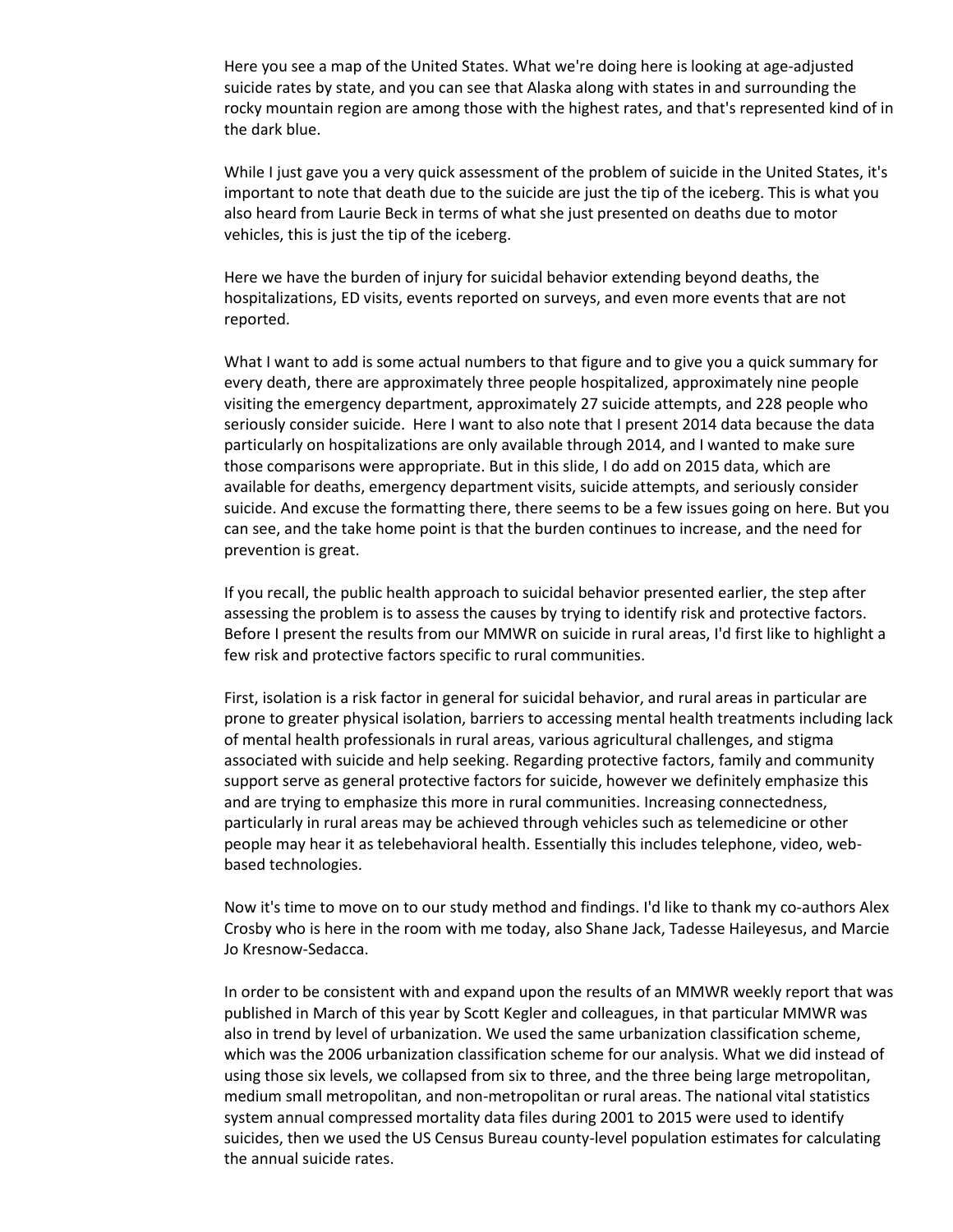What you'll see here is we had five key findings from our study, and this is the first. Just please take a moment to orient yourself to the figure. We have age adjusted suicide rates presented on the y-axis, and the years presented on the x-axis. This figure illustrates our first key finding that suicide rates were consistently higher in rural areas than in metropolitan areas. Now while this particular finding is consistent with previous studies, we go a step further in our study to provide trends both among and within urbanization level by select demographics and mechanism of death, and that's gonna be presented in the next few slides.

With respect to sex, suicide rates for males were four to five times higher than females, and this is across all urbanization levels. But the rates for both males and females were highest in rural areas, and you can see the rural areas represented in the graph on the right, the nonmetropolitan/rural and the rates are highest there.

With respect to race ethnicity, while race tended to increase for all groups in all areas, it's really important to note some key differences. Non-Hispanic American Indian/Alaska Natives had the highest rates in rural counties. Non-Hispanic whites had the highest rates in metropolitan counties, and contrary to the general trend, non-Hispanic blacks had the lowest rates in rural counties.

Moving onto our findings with respect to age group, we grouped ages into 10 to 14, 15 to 24, 25 to 34, 35 to 64, then greater than or equal to 64 years. What we found was that rates increased for all groups across all counties, but again the same theme of the highest rates being among those in rural areas, and particularly among those age 35 to 64 years.

Lastly, with respect to mechanism of death, suicide rates by firearm in rural areas were almost double the rates of those in metropolitan areas, and you can see the increase going from left to right, looking at firearms then we have followed by rates of hanging suffocation, then poisoning.

In conclusion, it's clear that prevention efforts are needed for suicides occurring in rural areas. A focus on comprehensive suicide prevention efforts will be important with particular emphasis on protective factors and innovative prevention strategies, such as telebehavioral health, which I mentioned earlier, that can increase access to health and mental healthcare in rural communities.

Lastly, the distribution of socio-economic factors such as housing foreclosures, poverty, and unemployment vary in communities often with greater prevalences found in rural areas. So we really need to get a better handle and understanding on these variations in order to further our efforts in suicide prevention, because as Dr. Greenspan stated in the very beginning, suicide is a preventable public health problem.

While there are a number of resources available regarding suicide prevention, I wanted to highlight one in particular. CDC's National Center for Injury Prevention and Control recently released a series of technical packages. Technical packages are essentially a compilation of core set of strategies that were developed using the best available evidence that have the greatest prevention potential.

What you see here is the suicide technical package, and it's a technical package of policies, programs and practices to prevent suicides that includes examples of programs that can be tailored to fit the cultural needs of different groups. One of the suicide prevention programs included in this technical package is called Courses of Strength. Some of you may have heard of this program, it was developed with rural and tribal communities in North Dakota to promote connectedness between youth and adults. Local implementers may need to tailor programs like this or other programs discussed in this technical package for suicide prevention so the specific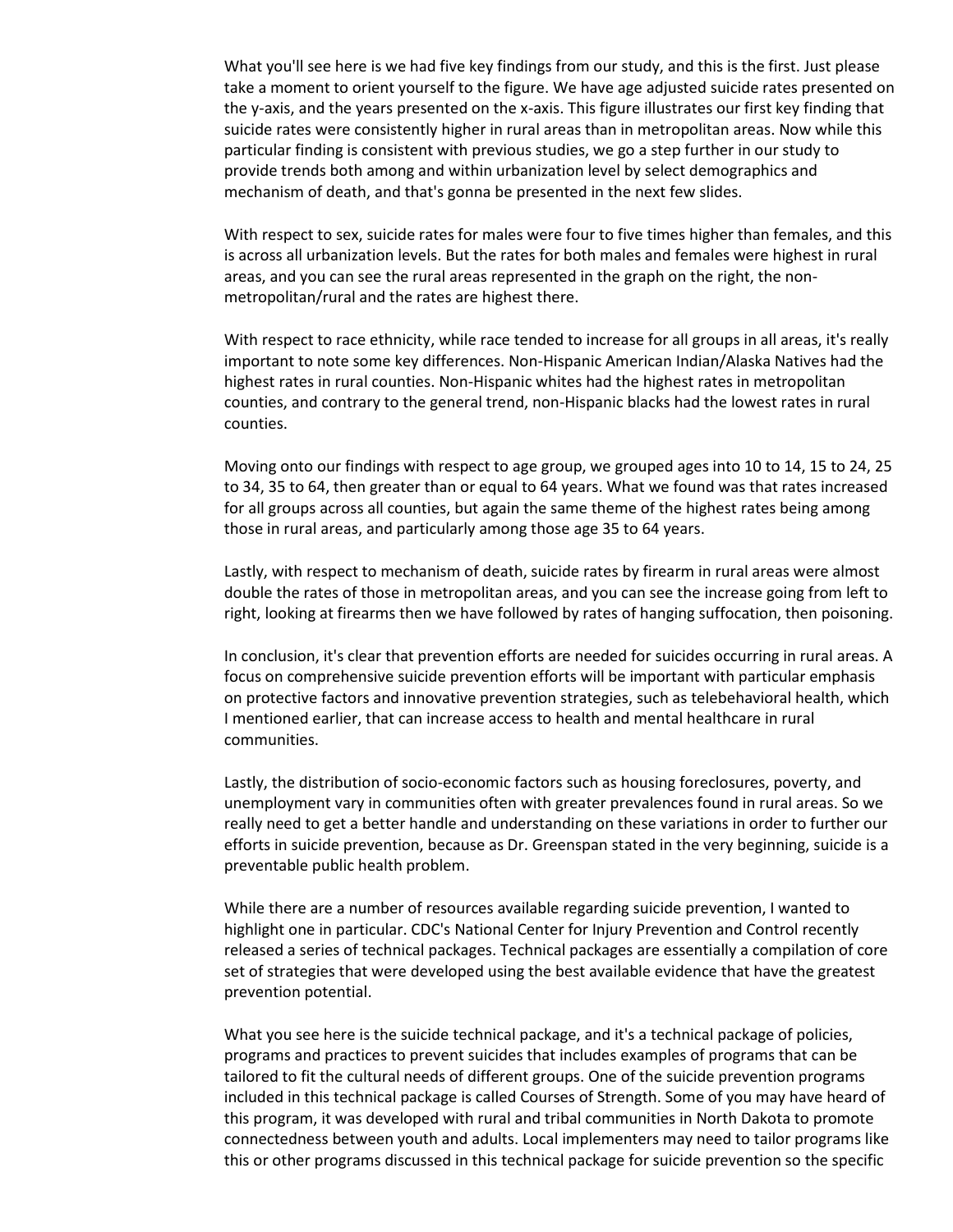needs of a particular rural community along with tailoring programs to the specific cultural practices and traditions of tribes in rural areas in particular.

Here I just wanted to highlight, and you see this seven strategies. They have corresponding approaches. This is what the technical package is kind of the base here. We have strategies that start with strengthening economic support, and I won't read all of them, but you can see that we have corresponding approaches, and a link is provided at the very bottom. I do want to, because I can't get into the details of the technical package in this presentation, wanted to provide the link so that you can download a copy and review its entirety at your leisure.

At this time, I'd just like to thank you. Please feel free to address any questions that you might have to me at iym9@cdc.gov, and I'd like to pass it on to Dr. Karin Mack.

**Karin Mack:** Thank you. Good morning or good afternoon depending on where you are. Thank you for your interest in this topic, and attending the webinar today. Ms. Beck and Dr. Ivey-Stevenson provided you with some interesting and thoughtful research, and I hope that you'll indulge us just a big longer to go through our final topic, which is drug use and drug overdoses.

> I also want to acknowledge my co-authors, that's Dr. Jones and Ballesteros and thank them for their contributions to the report.

> The age adjusted death rates for the five leading causes of death in the United States, that is heart disease, cancer, unintentional injury, chronic lower respiratory disease and stroke are higher in rural areas than in urban areas. Many factors influence the rural-urban mortality gap, including socio-economic differences, health related behaviors, and access to healthcare services. Residents of rural areas in the United States tend to be poorer and sicker than their urban counterparts, with rural residents in the south and west experiencing some of the most adverse health outcomes.

All cause injury death rates are also higher in rural areas in the United States than in urban areas. You are all likely very familiar with what's happening with overdoses in the United States. It would be hard to avoid hearing news stories on the topic. Drug overdoses are now the leading cause of injury death in the United States. There are new studies out on the topic everyday.

CDC has added a page to their MMWR website just for opioid related reports. So if you go to the CDC.gov/MMWR, on the top right there will be a button just for opioid related reports. On this slide, you see the 2015 final number of overdose deaths, over 52,000 overdose deaths. And the provisional counts for 2016 and 2017 from the national center for health statistics indicate a continued overall increase in overdose deaths.

The rapidly evolving literature on drug overdoses shows that they are complicated mix of factors, such as the type of drug used, licit versus illicit, recreational versus pharmaceutical use, the combination of drugs used, that's over-the-counter, prescription, illicit, and combinations within those categories, the routes of administration, for example injection versus oral administration, the amount of drugs prescribed, the place the drugs are used, whether it's in the home or in the community, the knowledge of the potential adverse outcomes from the drugs or drug combinations such as using opioids an[d benzodiazepines](https://www.google.com/search?client=firefox-b&q=benzodiazepines&spell=1&sa=X&ved=0ahUKEwiiyd_8_MXXAhVD4oMKHQiXBE4QvwUIJSgA) concurrently, the access to overdose reversal drugs, access to emergency services, and substance abuse treatment services access and quality. You may well have many other factors you'd like added to this list.

Drug use and drug use disorder data from the 2003 to 2014 National Survey on Drug Use and Health or NSDUH, which is managed by the substance abuse and mental health services administration center for behavioral health statistics and quality. NSDUH collects information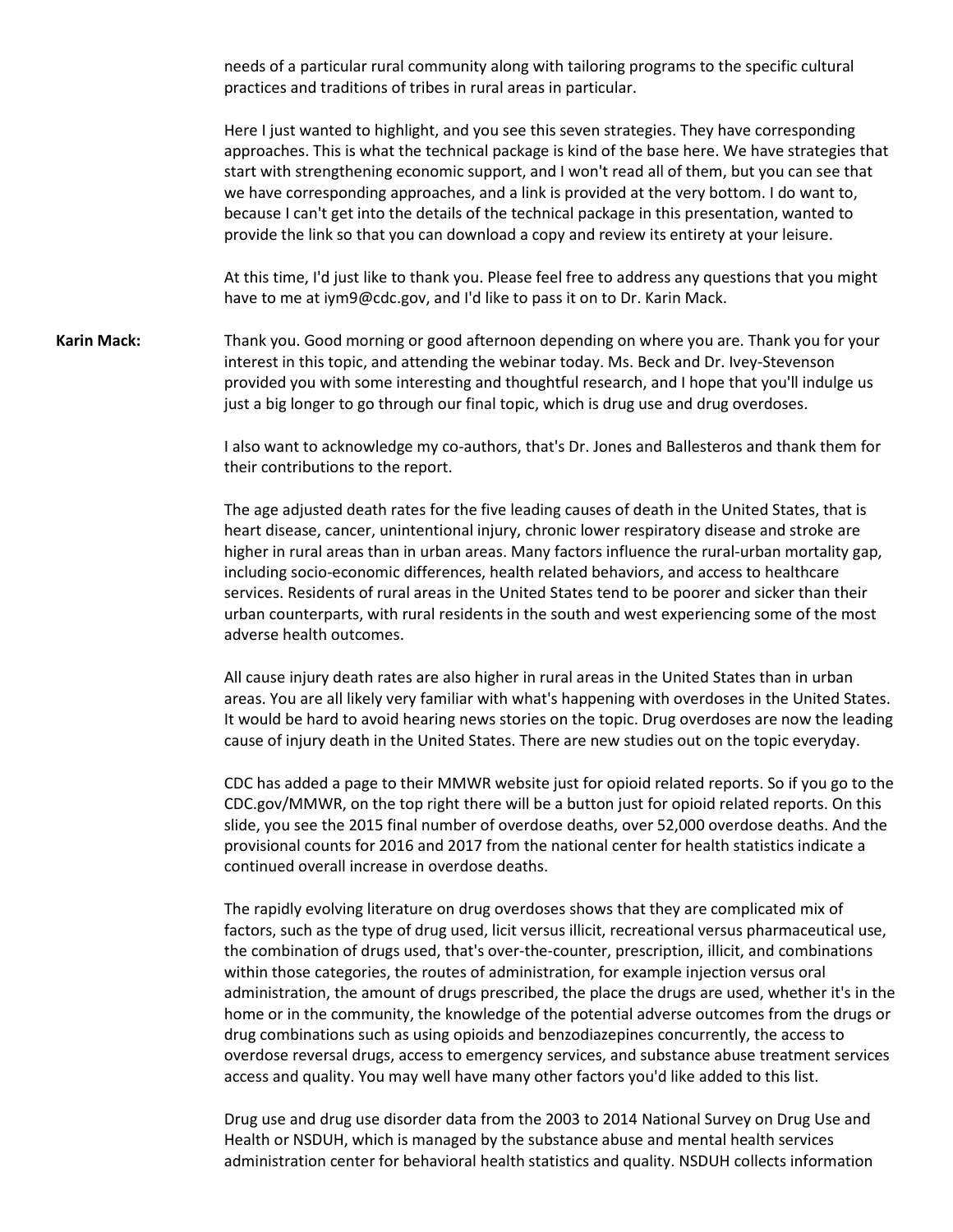through face-to-face helpful interviews about the use of illicit drugs, alcohol, and tobacco among the US non-institutionalized civilian population age greater than equal to 12 years. Respondents include residents of households and civilians living on military bases. NSDUH uses an independent multi-stage area probability sample design for each of the 50 states and D.C., which allows for the production of state level and urban status that is the county of residence estimate.

NSDUH variables included sex, age, race, ethnicity, residence, annual household income, selfsupported drug use, and drug use disorders. Metropolitan, non-metropolitan status was coded using NSDUH's core base statistical area CBSA measure, which was available across the study period.

This measure uses three segments of population density. CBSA with population of greater or equal to one million persons, which is the large metro area, CBSA with a population of less than one million persons, or a small metro area, and not a CBSA or a non-metropolitan area. For this report, CBSAs were considered metropolitan or urban, and those classified as not a CBSA were considered non-metropolitan or rural.

Self-supported drug use in NSDUH includes past month use of illicit drugs or non-medical use of prescription type drugs, opioids, sedatives, tranquilizers and stimulants. The presence of a past year illicit drug use disorder was defined using criteria specified within the fourth edition of the diagnostic and statistical manual of mental disorders, which includes symptoms such as withdrawal, tolerance, use in dangerous situations, trouble with the law, and interference with major obligations at work, school or home. Respondents were asked questions about substance use disorders if they have reported use of illicit drugs in the past 12 months. The full survey instrument is available online.

Mortality data for US residents were from the 1999 to 2015 national vital statistics system, which is based on information from all death certificates filed in the 50 states and D.C.. Mortality data are provided to CDC's national center for health statistics through the vital statistics cooperative program and are coded according to ICD10, by NCHS. Analysis were restricted to deaths with an underlying cause of death based on the ICD10 codes for drug overdoses. That is X40 to X44, X60 to 64, X85 and Y10 to 14. Variables included decedent characteristics, sex, age, race, ethnicity, and information on the intent, whether it's unintentional, suicide, homicide or undetermined and location of death such as medical facility, in a home or other, and county of residence. Deaths were categorized as urban or rural based on the county of residence. Non-metropolitan and metropolitan areas were identified using the NCHS 2013 county base county classification scheme, which has six levels that we collapsed down to two.

For this table and subsequent tables and figures, we're showing some of the results and highlights. There are more detailed findings in the report. Here we look at changes in overall illicit drug use reports by urban status and over time. From 2003 to 2005, the prevalence of selfreported past month use of illicit drugs was higher in large metro areas. For example, 8.3% of large metro area residents reported past month use of illicit drugs in the first period of 2003 to 2005, compared to 8.2 in small metro and 6% in non-metro or rural areas.

All three urban status groups, large-metro, small-metro, and non-metro experienced significant increases from the first period to the last in the prevalence of past month illicit drug use overall. Reports of past month use of illicit drugs went up 21.7% in large-metro areas, 15.9% in smallmetro areas and 13.3% in rural areas.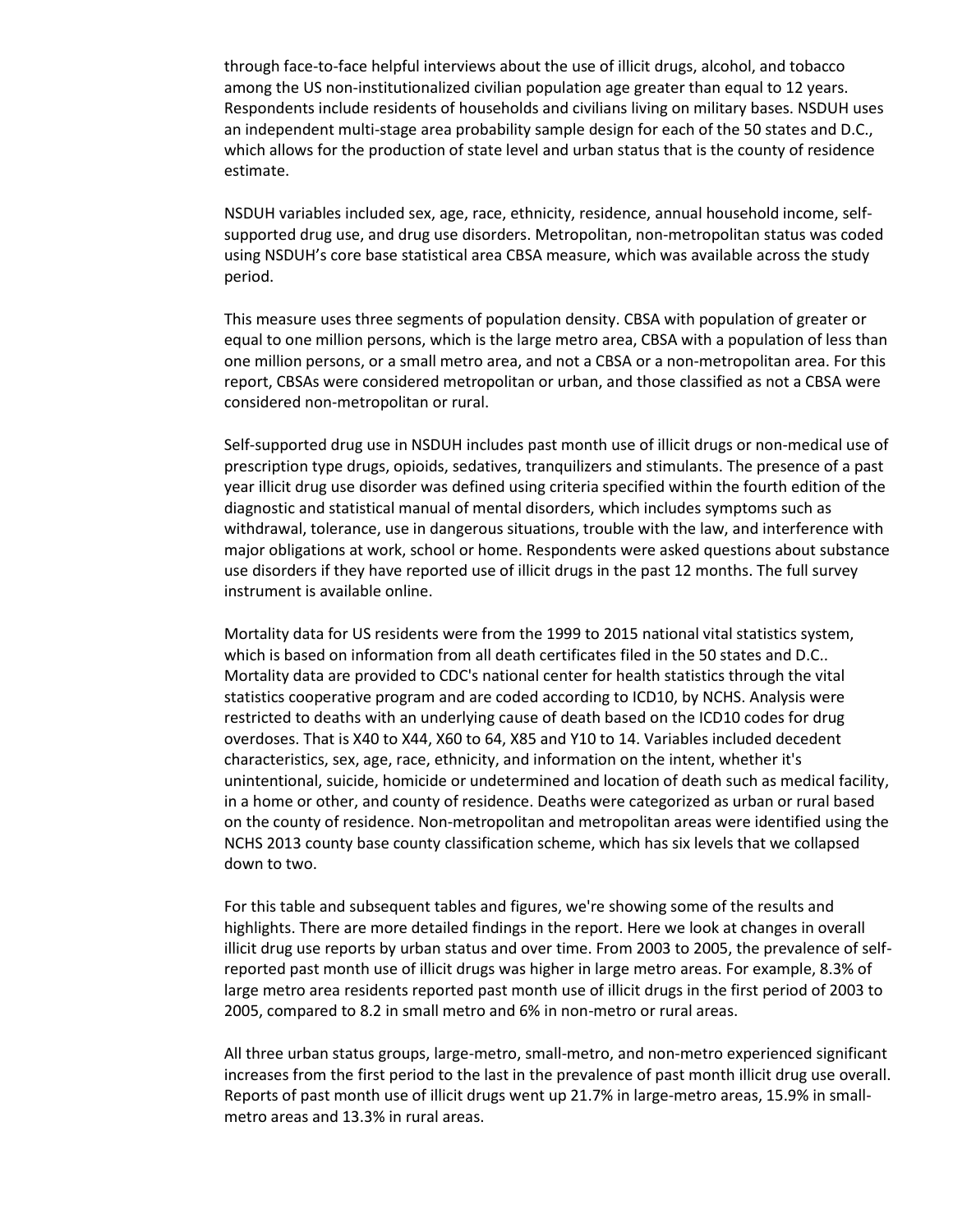We don't show it here, but I'd like to mention that prevalence was higher for males than for females during all time intervals in the urban status groups. However, in the large-metro group, the percent increased in the prevalence from the early study period to the last study period is greater for females at 23.4% than for males at 21.6%.

This slide looks at self-reported illicit drug use by age group. Respondents age 18 to 25 years, which are left off the slide for parsimony had the higher prevalence of past month use of illicit drugs for all urban levels. I wanted to focus on the younger and older age groups.

The youngest respondents that is those age 12 to 17 years self-reported past month use of illicit drugs declined over the study period. The large-urban areas went from 10.4% from 2003 to 2005 to 9.3% in 2012 to 2014 for a 10.6% decline. The largest decline was among rural area use at 13.2% between the study periods.

Past month use of illicit drugs increased significantly amongst all three urban areas for persons age greater than or equal to 35 years. Reported use increased 35.6% in large-metro areas, 41.9% in small metro areas, and 36.4% in rural areas.

The prevalence of past year illicit drug use disorders among persons reporting illicit drug use in the past year varied by urban and rural area and changed over time. All three geographic groups experienced statistically significant decline in the overall prevalence of drug use disorders during the study period. For residents in large-metropolitan areas, prevalence declined 12.6%, going from 19.1% in 2003 to 2005 to 16.7% during 2012 to 2014. For residents in small metro-areas, prevalence declined 20.7%, going from 20.8% in the early period to 16.5% in the later period. Among non-metropolitan or rural residents, the prevalence of past year illicit drug use disorders decreased 12.8%, going from 18.8% in 2003 to 2005, to 16.4% during 2012 to 2014. During 2012 to 2014, the prevalence was similar across the three geographic groups, all at roughly 16.5%.

This chart shows reported illicit drug use disorders among persons reporting illicit drug use in the past year by urban status, time and gender. Males who reported illicit drug use in the past year consistently had higher prevalence of illicit drug use disorders compared with females. In general, females experienced consistently larger declines during the study period. The prevalence of illicit drug use disorders among females declined 14.9% among those living in large-metro areas, 19.3% among those living in small-metro areas, and 23% among rural residents.

In 2015, nearly six times as many drug overdose deaths were reported in urban areas than in rural areas. That's over 45,000 deaths in metro areas, and over 7,000 deaths in non-metro areas. The overall percent change in the number of deaths for rural areas over the time period was 325%. Although age adjusted drug overdose death rates for urban areas were higher than in rural areas in 1999, that is 6.4 versus 4.0. The rates converged in 2004, 9.4 in both areas, and the rural rates have been higher since 2006.

Not shown here, but the age adjusted drug overdose death rate for females was higher in urban areas during 1999 to 2003, and higher in rural areas thereafter. The drug overdose death rate for males was higher in urban areas in all years except 2010 and 2011, but the largest difference between urban and rural rates occurring in 1999.

Also not shown here is American Indian Alaska Natives had the highest drug overdose death rates in 2015. The urban rate at 22.1, the rural rate at 19.8, and the largest percentage change in the number of deaths over time with an increase in rural areas of 519%.

Drug overdose death rates were lowest among Asian Pacific Islanders in all years.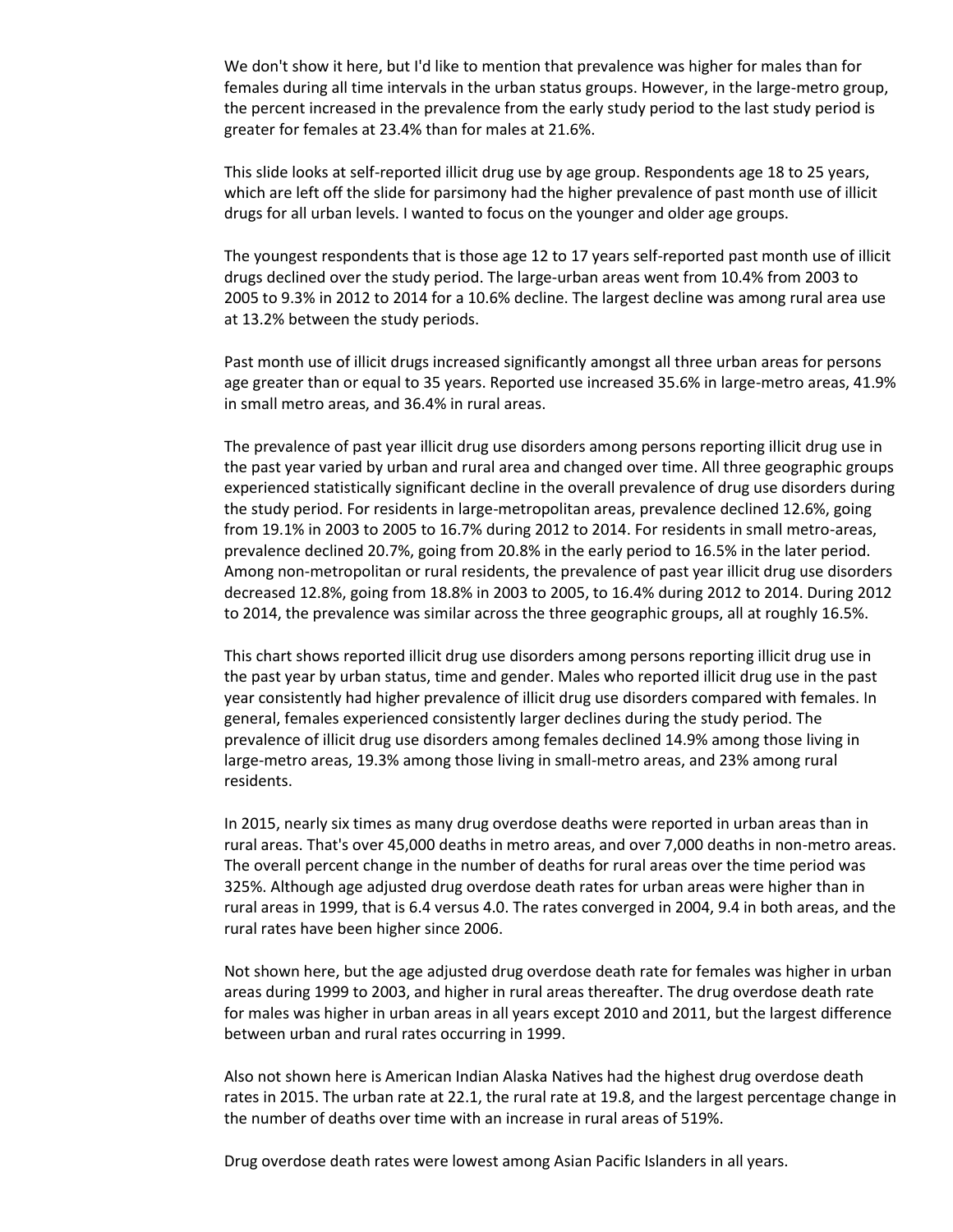We also looked at where people died from drug overdoses. More drug overdose deaths occurred in the home versus in a medical facility or other location in each year for both urban and rural areas. The distribution changed over time, however, but the percentage of deaths that occurred in the home increasing from 1999 to 2015 in both urban and rural areas. In 1999, 45.2% of the deaths in urban areas occurred in homes, versus 2015 where over half at 51% occurred at home. In rural areas, in 1999 43.3% of the deaths occurred at home, versus 2015 were also over half at 53.5% occurred at home.

This report presents an overview of illicit drug use, illicit drug use disorders, and overall drug overdose deaths for urban and rural areas in the United States. Variations in trends and drug overdose death rates differed by urban status. Trends among sub-groups indicate that certain groups are more profoundly affected by the epidemic than others. The findings of the study indicate that trends varied and showed hope and concern. On the one hand, the decline in illicit drug use by year and the lower prevalence of illicit drug use disorders are encouraging signs. On the other hand, the increasing rate of drug overdose deaths is cause for concern. The percent change increase between 1999 and 2015 in drug overdose deaths in concerning and carries across urban, status, sex, race, and intent.

Understanding the differences between urban and rural areas and drug use, drug use disorders, and overdose deaths can help public health professionals to identify, monitor, and prioritize responses. In both urban and rural areas, the majority of overdose deaths occurred in the home, and rescue care could fall to friends or relatives who might lack the knowledge about Naloxone administration and follow up care. In private locations such as home, bystanders might not know to call for emergency services after giving Naloxone. Intervention for drug overdoses such as Naloxone administration, rescue breathing or calling 911 are obviously most useful when someone is there to administer them.

Although prevalence rates of drug use in rural areas are lower in this report, the consequences of use appear to be higher. Specific interventions to address overdose deaths in rural areas have been discussed in literature, but warrant further study. Educating opioid prescribers on the CDC guidelines for prescribing opioids for chronic pain and better access to evidence-based substance abuse treatment Medicaid assisted treatment for opioid addiction are critical steps that can be taken in communities heavily impacted by substance abuse.

To raise awareness of prescription opioid abuse and overdose, CDC launched Rx Awareness, its first prescription opioid overdose prevention campaign. The Rx Awareness Campaign is evidence-driven and tells the real stories of people whose lives were torn apart by opioid use and abuse. The campaign focuses on adults age 25 to 54 who have taken opioids at least once for medical or recreational use and it highlights the importance of reducing opioid abuse to prevent overdoses. The goals of the campaign are to increase awareness that opioids can be addictive and dangerous, and to decrease the number of individuals who use opioids nonmedically.

CDC incorporated first person stories into the campaign based on past effective use of testimonials to communicate about complex and sensitive health behaviors. The cornerstone of the campaign is a series of videos that feature individuals who are either living in recovery from opioid use disorder or who are family members who lost someone to a prescription opioid overdose.

In addition to video ads, the campaign includes radio advertisements, digital materials such as web banners, and materials for billboards and newspaper ads. State and local health departments and community organizations can take part in the RX Awareness Campaign and use the tested campaign materials and resources to launch campaigns, support local prevention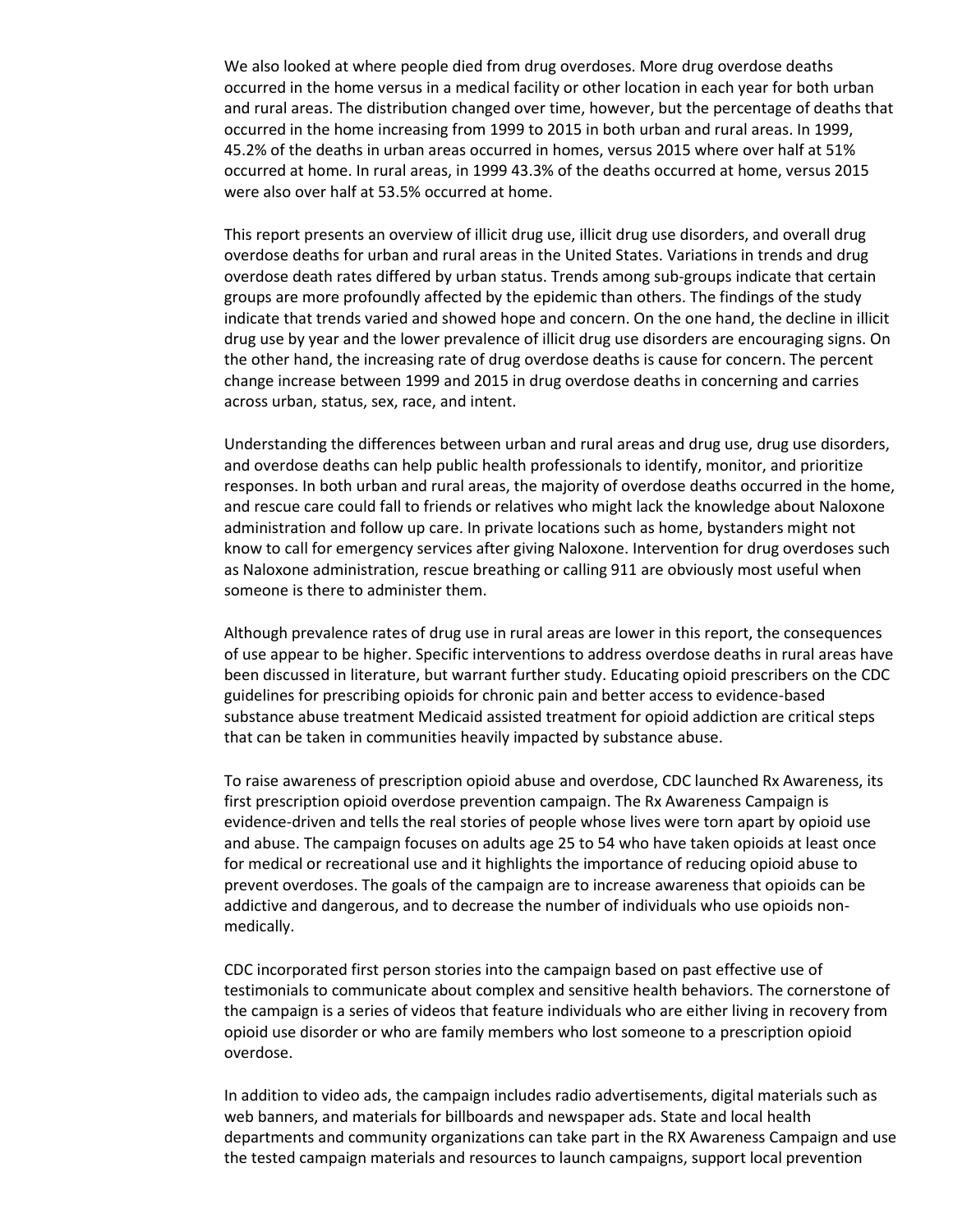activities, and raise awareness about the risk of prescription opioids. The campaign elements, tools, and additional resources are all located on the CDC website.

Thank you for attending the session today, and thank you for the interest in the topic. I hope what you've heard is helpful. Here is a list of some available resources including the RX Awareness Campaign, the CDC guideline page, and resources from other agencies such as SAMHSA and BJA and of course the Rural Health Information Hub's toolkit on substance abuse.

Overdoses are a complicated and emotional public health issue, and I hope that we can all work together to understand the best way to save lives and change the course of this public health epidemic.

I'd like to turn it back to the moderator and to Dr. Greenspan.

**Arlene Greenspan:** Again, I would like to thank everybody for your participation. It's important for our partnerships for moving ahead and resolving some of these crises that are affecting our country. We at the CDC's injury center continue to be committed to addressing the disproportionate impact of injury and violence upon the more than 46 million Americans living in rural areas. We hope you will visit our website at CDC.gov/injury as well as the other CDC websites mentioned by the speakers on their topical areas.

> To learn more about the data and tools you can use to take action in your community for promoting motor vehicle prevention, motor vehicle safety, to understanding comprehensive evidence-based suicide prevention, to engaging in safer prescribing of opioids for pain.

Rural communities are unique and there is no one-size-fits-all approach as I think you are all aware. We look to all of you experts on your specific needs, and the realities in your state and communities. We hope to continue the conversation and learn more about how our tools might be tailored to fit the needs of your state and community, what additional tools might be needed, and what additional questions need to be answered with data.

Thank you all for joining today's webinar. We look forward to addressing your questions and working together to protect people, save lives, and reduce the cost of injury and violence.

**Kristine Sande:** Thank you so much, those were great presentations. And at this point, we'll open up the webinar for questions. You should see a Q and A box on the lower right hand corner of your screen, and you can enter your questions there. As you enter those questions, I would ask that you select the option to send the question to all panelists, and that way your question shouldn't get missed. It might if you direct it at a particular presenter.

> We do have one question already at this point for Karin. Can you comment on the use of the word illicit as we analyze drug use in states where marijuana is legalized versus states where it has not been legalized?

- **Karin Mack:** Yes, thank you for that question. I think you need to understand within your own context the drugs that are prevalent in your communities and how they're used, and different drug combinations. I would encourage that questioner to work with the resources that they have, the data sources they have within their communities to understand how that would fit into the larger picture of illicit drug use and drug overdoses.
- **Kristine Sande:** Thank you. Another question has come in. Are there any common risk factors for these rural issues that could be or are being addressed by existing programs?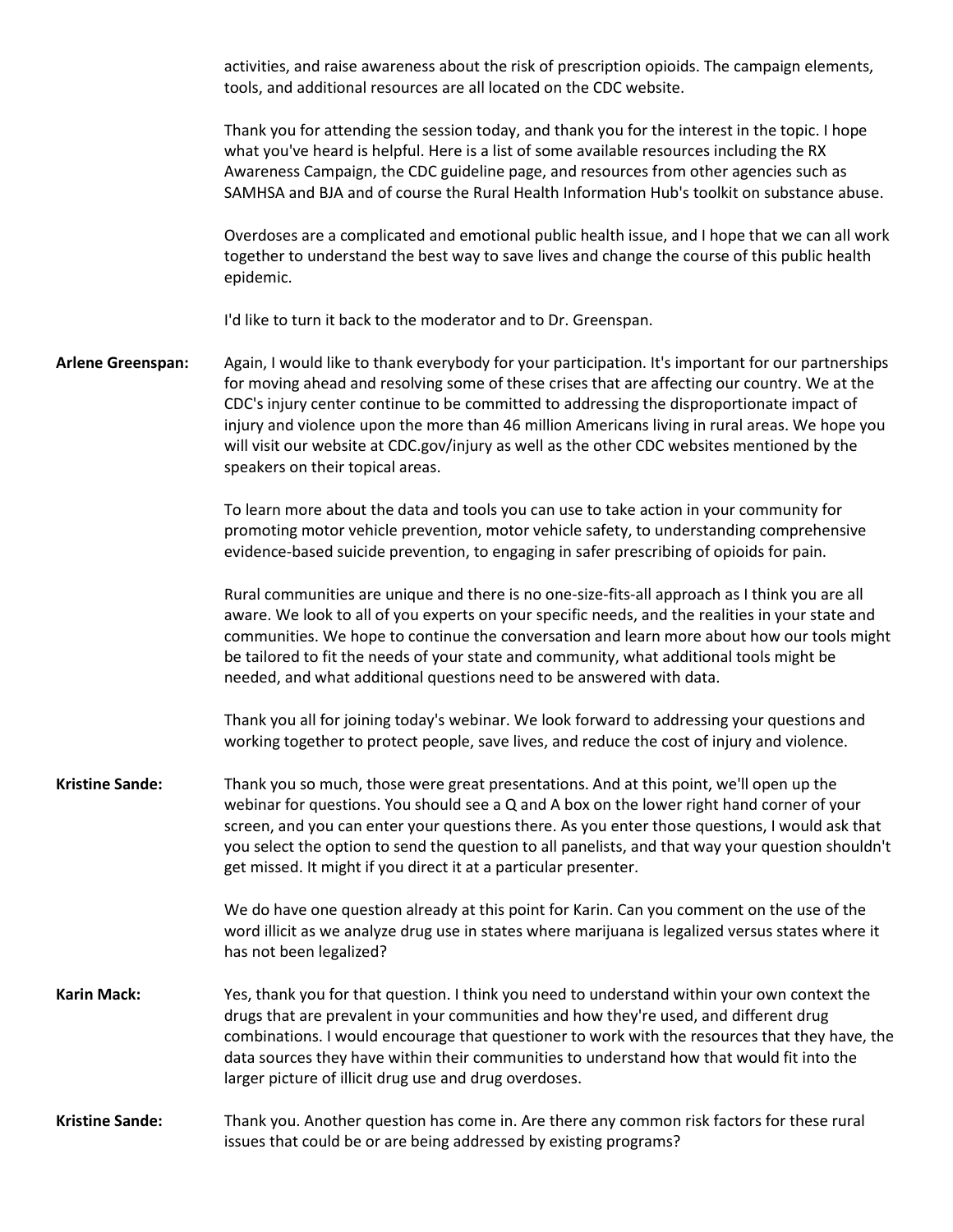| <b>Laurie Beck:</b>      | I don't know about existing programs. This is Laurie Beck speaking. But I know one concern that<br>comes up with transportation injuries, and I think I heard it through the other presentations as<br>well is kind of access to healthcare and access to services as an issue in rural communities.                                                                                                                                                                                                                                                                                                                                                                                       |
|--------------------------|--------------------------------------------------------------------------------------------------------------------------------------------------------------------------------------------------------------------------------------------------------------------------------------------------------------------------------------------------------------------------------------------------------------------------------------------------------------------------------------------------------------------------------------------------------------------------------------------------------------------------------------------------------------------------------------------|
| <b>Karin Mack:</b>       | Right, and response from emergency services, certainly in the distance to services, isolation are<br>all common across.                                                                                                                                                                                                                                                                                                                                                                                                                                                                                                                                                                    |
| <b>Laurie Beck:</b>      | Yeah.                                                                                                                                                                                                                                                                                                                                                                                                                                                                                                                                                                                                                                                                                      |
| <b>Arlene Greenspan:</b> | And another I think common more upstream risk factor that cuts across both injury and violence<br>is use of alcohol. I would encourage folks to look at how alcohol may be contributing both to<br>motor vehicle crashes, combinations of the use of alcohol and opioids, as well as it may be<br>contributed to suicide and other forms of violence.                                                                                                                                                                                                                                                                                                                                      |
| <b>Kristine Sande:</b>   | Great, thanks. A question for Laurie. I was just wondering, did you look at seatbelt use among<br>different types of vehicles and is that a factor in terms of especially in rural areas?                                                                                                                                                                                                                                                                                                                                                                                                                                                                                                  |
| <b>Laurie Beck:</b>      | Yeah, we didn't  we looked at passenger vehicle occupants, which included cars, vans, and<br>trucks and sport utility vehicles. But we didn't have the ability to break it down into each one of<br>those individual groups, but we do know from other research that seatbelt use is lower in truck<br>drivers and passengers than in cars. So that is one factor that could be something to address in<br>rural communities. I know that a couple of different rural communities have addressed truck<br>drivers and passengers specifically with campaigns to try to increase seatbelt use in those<br>populations, and I don't have the names of those programs off the top of my head. |
| <b>Arlene Greenspan:</b> | I know that there was a few years ago Colorado Department of Public Health did a study looking<br>at trying to increase seatbelt use among truck drivers, so you may want to contact Colorado<br>Department of Health for their results and the success of their campaigns.                                                                                                                                                                                                                                                                                                                                                                                                                |
| <b>Kristine Sande:</b>   | Great, thank you. A related question, have you also looked at child passenger restraints and<br>usage?                                                                                                                                                                                                                                                                                                                                                                                                                                                                                                                                                                                     |
| <b>Laurie Beck:</b>      | We did not look at that, really because our data source with BRFSS surveys only adults, so we<br>were kind of limited to that population, and we then selected adults when we were looking at<br>the deaths, just to be comparable to the self-reported seatbelt use. But child passenger safety<br>certainly is an important issue, and it's an area that we're trying to address here. We have done<br>several reports and have some programs in that area.                                                                                                                                                                                                                              |
| <b>Kristine Sande:</b>   | All right. Another question, and this person says, "Lots of data in a short time period. Thank you,<br>where can we get more information on evidence-based strategies to promote the protective<br>factors associated with both suicide and opioid use disorder?"                                                                                                                                                                                                                                                                                                                                                                                                                          |
|                          | Asha Ivey-Stephenson: Definitely the suicide technical package has some of those specific evidence-based strategies,<br>and we here at CDC are actually in the process of a number of scientists here are interested and<br>prioritizing looking just at that, the protective factors that overlap between suicide and opioid<br>use, but also the risk factors that overlap and trying to identify those as well. But just to give the<br>person a kind of at their fingertips resource, the suicide technical package is a good place to<br>start for those particular evidence-based strategies.                                                                                        |
| <b>Kristine Sande:</b>   | And I would also mention that the RHIhub has lots of information related to these issues, and<br>you can check out our topic guide on substance abuse and mental health. Also we do have that<br>toolkit on prevention and treatment of substance abuse disorders that has some strategies laid<br>out in that. And also our models and innovation section highlights some promising practices in                                                                                                                                                                                                                                                                                          |